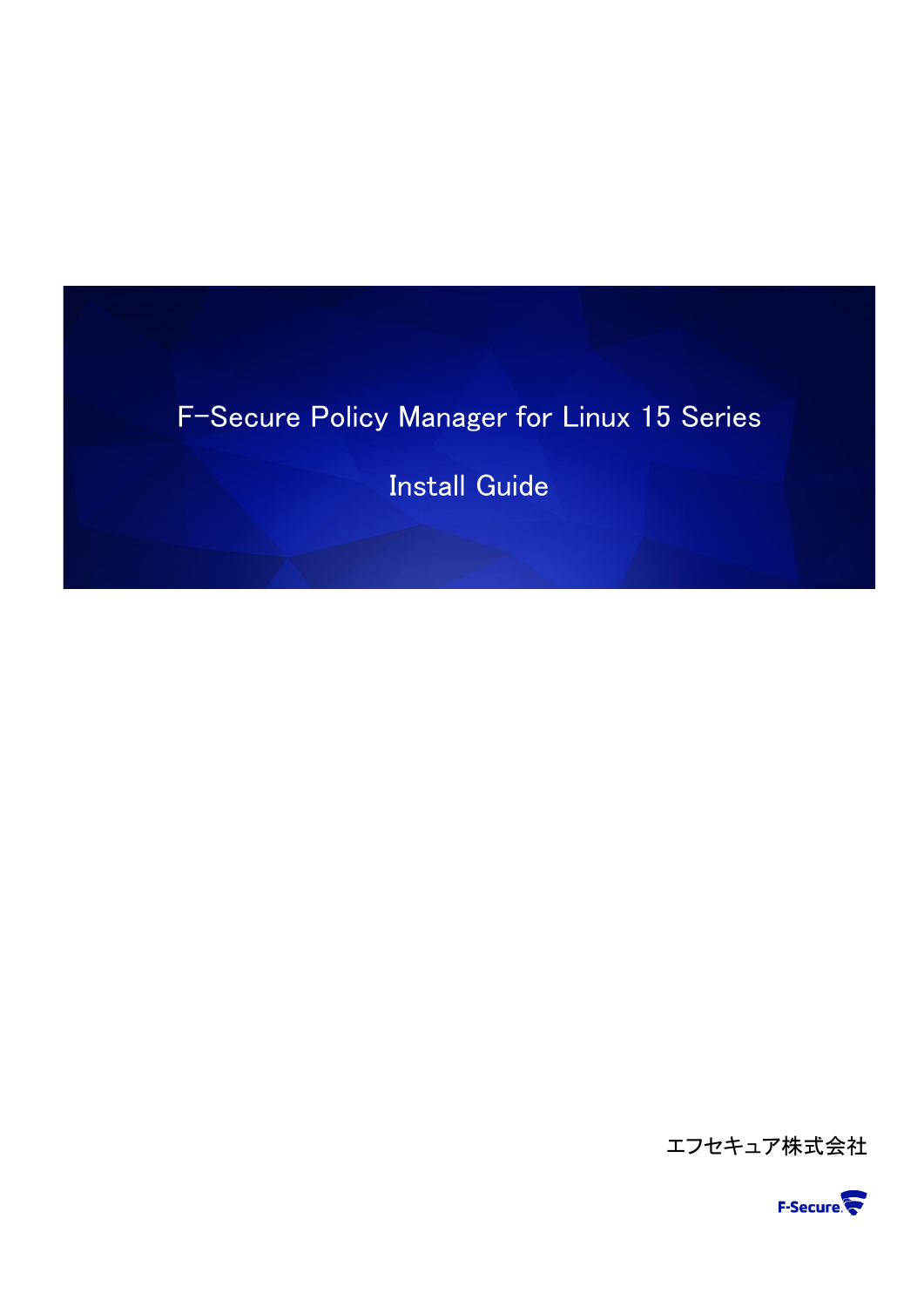#### ●免青事項

本書は、本書記述時点の情報を基に記述されており、特に断りのない限り、本書内の記述 は、本書記載時の製品のバージョンを基にしております。例の中で使用されている会社、名 前およびデータは、別途記載のない限り架空のものとなります。

エフヤキュア株式会社(以下、弊社)は、本書の情報の正確さに万全を期していますが、 本書に記載されている情報の誤り、脱落、または、本書の情報に基づいた運用の結果につい て、弊社は、如何なる責任も負わないものとします。本書に記載されている仕様は、予告な く変更する場合があります。

## ●商標

F-Secure および三角形の記号はエフセキュア株式会社の登録商標です。また、弊社の製 品名および記号/ロゴは、いずれも弊社の商標です。本書に記載されている全ての製品名は、 該当各社の商標または登録商標です。弊社では、自社に属さない商標および商標名に関する、 いかなる所有上の利益も放棄します。

#### ●複製の禁止

本書の著作権は弊社が保有しており、弊社による許諾無く、本書の一部であっても複製す ることはできません。また、譲渡もできません。

●お問い合わせ

弊社は常に資料の改善に取り組んでいます。そのため、本書に関するご質問、ご意見、ご 要望等ございましたら、是非 iapan@f-secure.co.ip までご連絡ください。

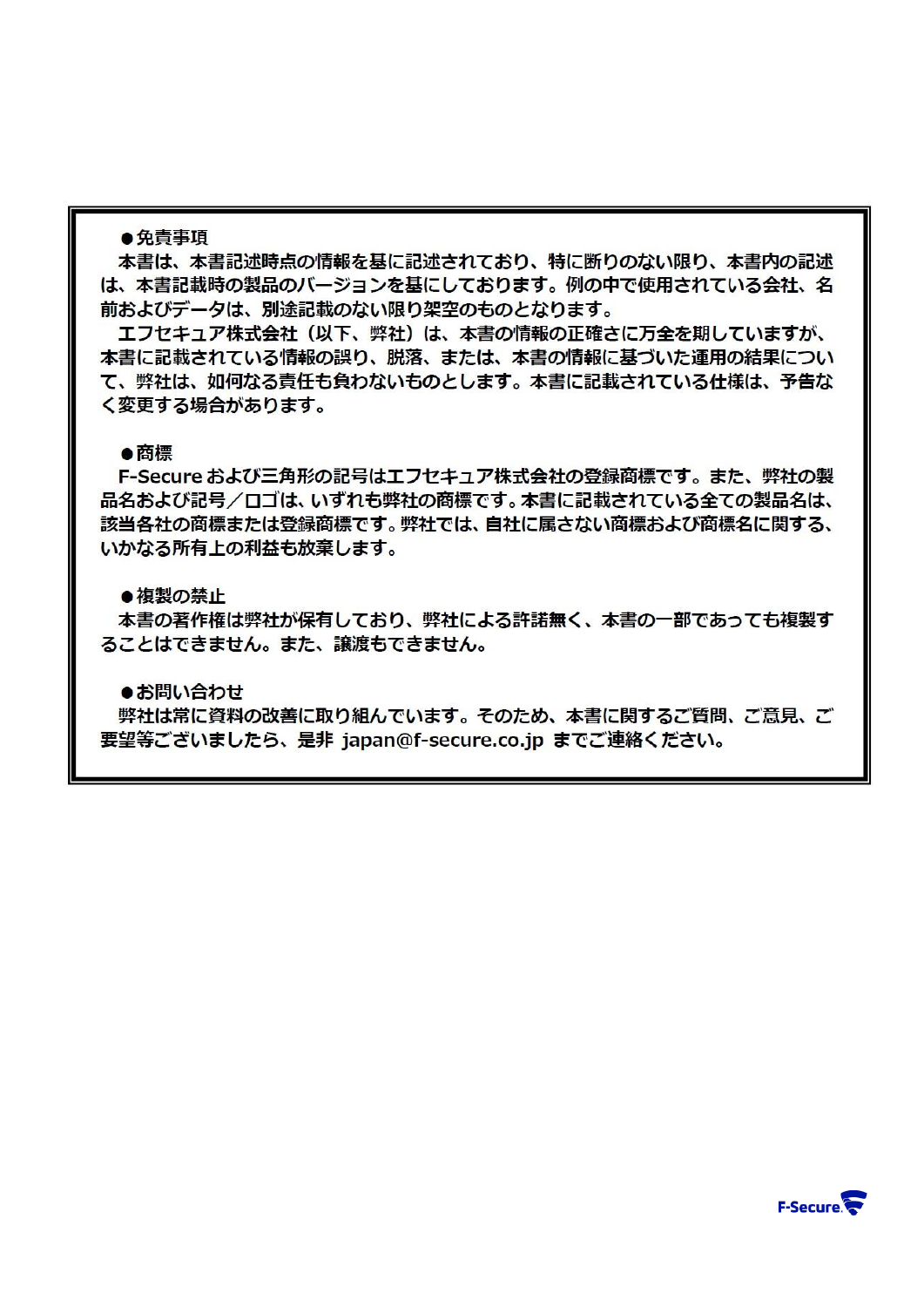1. リリースノートをご覧頂き、対象サーバ機が Policy Manager の動作要件を満たしているかご確認ください。 (併せて Policy Manager 管理者ガイドもダウンロードください。)

[\[Policy Manager](https://help.f-secure.com/product.html#business/releasenotes-business/latest/en/fspm_linux-latest-en) リリースノート]

[\[Policy Manager](https://help.f-secure.com/product.html#business/policy-manager/15.10/ja) 管理者ガイド]

2. 以下のサイトより Policy Manager Server 及び Policy Manager Console インストーラをダウンロードします。

[\[Policy Manager](https://www.f-secure.com/en/business/downloads/policy-manager-for-linux) ダウンロード URL]

- 3. root 権限でログインします。
- 4. ターミナルを開きます。 インストールパッケージ:libstdc++,libstdc++.i686 をインストールしておきます。
- 5. ダウンロード頂いた Policy Manager Server インストーラを以下のコマンドにて実行します。

| ディストリビューション       | コマンド                                        |
|-------------------|---------------------------------------------|
| Ubuntu/Debian ベース | dpkg -i fspms 〈バージョン番号〉〈ビルド番号〉amd64.deb     |
| RPM ベース           | rpm -i fspms-〈バージョン番号〉 〈ビルド番号〉-1.x86_64.rpm |

----------------------------------------------------------------------------------------

例:# rpm -i fspms-15.00.93238-1.x86\_64.rpm

6. インストールが正常に完了致しますと以下の表示例の通りとなります。

\*\*\*\*\*\*\*\*\*\*\*\*\*\*\*\*\*\*\*\*\*\*\*\*\*\*\*\*\*\*\*\*\*\*\*\*\*\*\*\*\*\*\*\*\*\*\*\*\*\*\*\*\*\*\*\*\*\*\*\*\*\*\*\*\*\*\*\*\*\*\*\*\*\*\*\*\* \* F-Secure Policy Manager Server 15.00.93238 has been successfully installed. \* \* Run /opt/f-secure/fspms/bin/fspms-config to finish installation and \* to start the server. \*\*\*\*\*\*\*\*\*\*\*\*\*\*\*\*\*\*\*\*\*\*\*\*\*\*\*\*\*\*\*\*\*\*\*\*\*\*\*\*\*\*\*\*\*\*\*\*\*\*\*\*\*\*\*\*\*\*\*\*\*\*\*\*\*\*\*\*\*\*\*\*\*\*\*\*\*

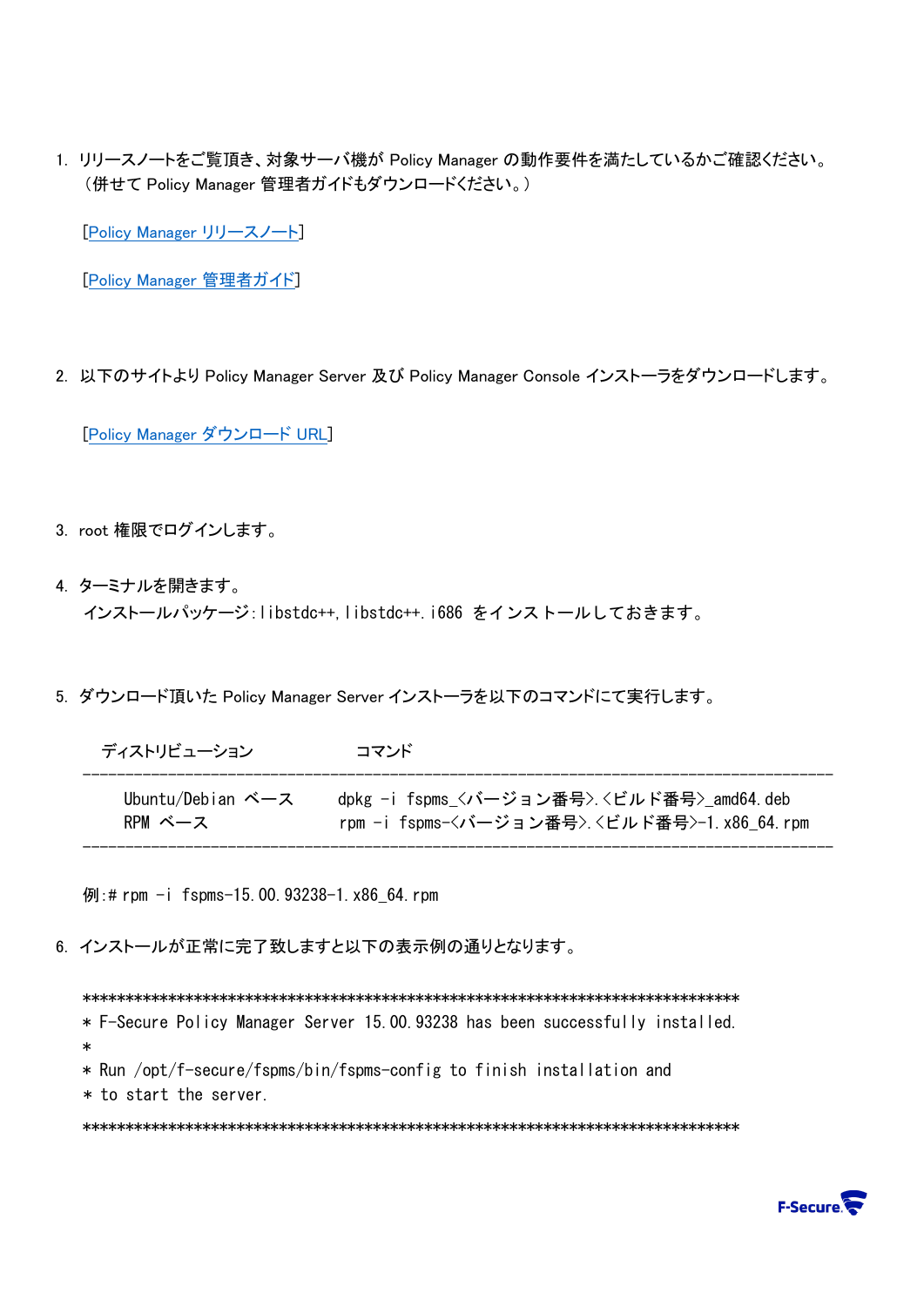7. 初期設定を行います。

引き続きターミナルから以下のコマンドを実行します。

# /opt/f-secure/fspms/bin/fspms-config

8. 以下の通りの表示になりましたら HTTP ポート番号を入力します。

 何も入力せず[Enter] を押しますとデフォルト値または既に設定済みの値を設定した事になります。 (下記例では 80)

Host module HTTP port:

各ホストが Policy Manager からパターンファイルを取得する際のポート番号です。

[root@konary-CentOS Downloads]# /opt/f-secure/fspms/bin/fspms-config

F-Secure Policy Manager Server configuration utility. Copyright (c) 1997-2018 F-Secure Corporation. All Rights Reserved.

There is a README file in the /opt/f-secure/fspms/ directory. The README contains links to the release notes and license terms for the product.

----------------------------------------------------------------------------------------

----------------------------------------------------------------------------------------

Please read the license terms referenced in the README file. You must accept the terms to use F-Secure Policy Manager Server.

You will be asked a few questions regarding the product installation. The default value will be shown in square brackets after the questions. To accept the default value, just press Enter.

Stopping fspms (via systemctl): [ OK ]

Configure the ports for the Policy Manager Server.

Host module HTTP port [80]:

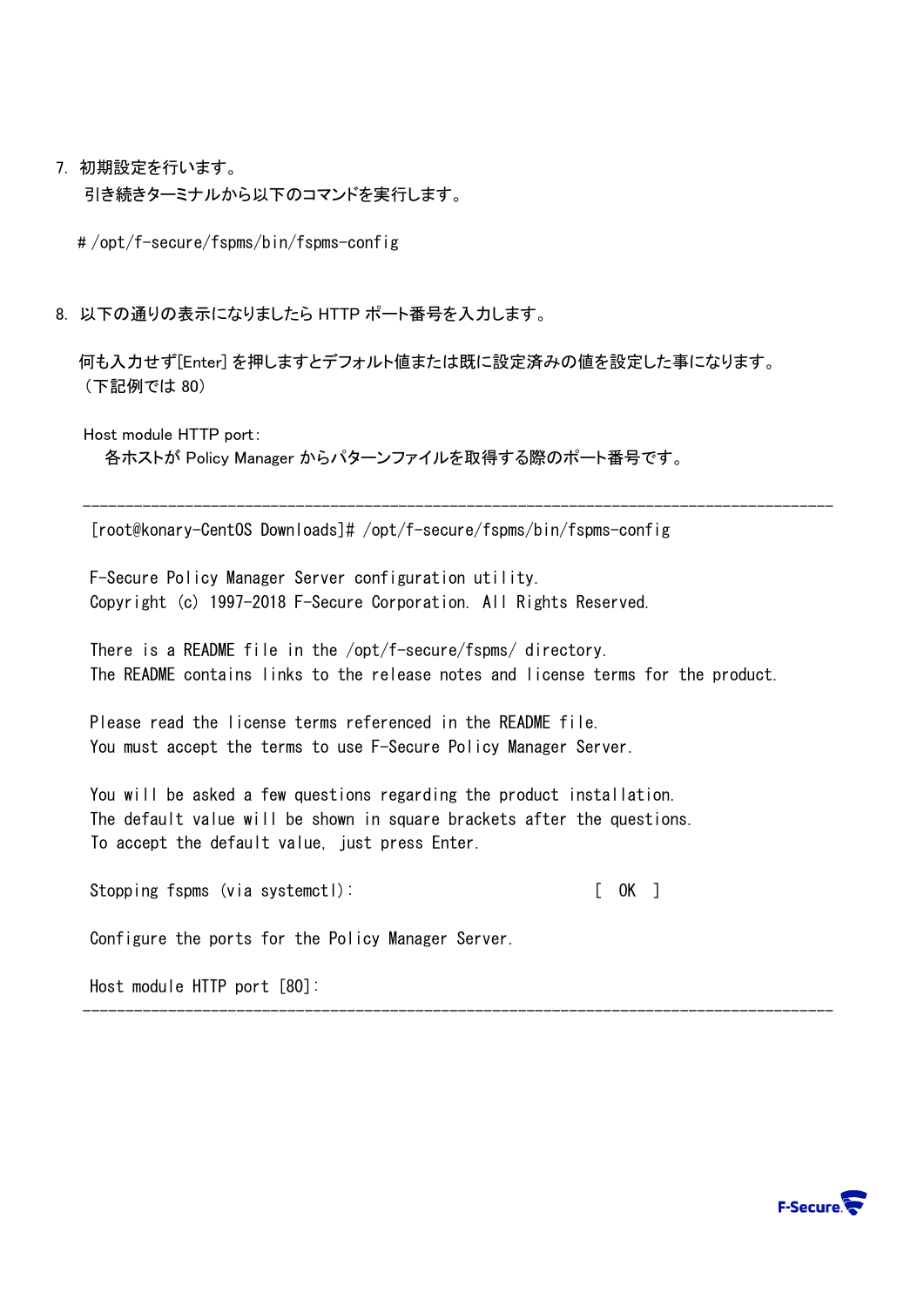9. HTTPS ポート番号を入力します。

 何も入力せず[Enter] を押しますとデフォルト値または既に設定済みの値を設定した事になります。 (下記例では 443)

----------------------------------------------------------------------------------------

----------------------------------------------------------------------------------------

 Host module HTTPS port: 各ホストが Policy Manager から設定の取得やステータス送信に用いる際のポート番号です。

Host module HTTPS port [443]:

10. 管理コンソール用ポート番号を入力します。

何も入力せず[Enter] を押しますとデフォルト値または既に設定済みの値を設定した事になります。 (下記例では 8080)

Administration module port:

 Policy Manager Console が Policy Manager Server へ接続する際のポート番号です。 他の端末にて Policy Manager Console をご利用の場合には、"アクセスをローカルマシンのみに制限する"の チェックを外してください。

----------------------------------------------------------------------------------------

----------------------------------------------------------------------------------------

Administration module port [8080]:

11. 他の端末へインストールされた管理コンソールからのアクセスを許可するかの設定となります。 yes または no を入力します。( yes の場合、アクセスは許可されません) 何も入力せず[Enter] を押しますと デフォルト値または既に設定済みの値を設定した事になります。(下記例では yes)

Choose whether to restrict access to the administration module (only accessible from the local machine) [yes]:

----------------------------------------------------------------------------------------

----------------------------------------------------------------------------------------

12. Web レポーティング機能を有効にする場合、yes を入力します。

何も入力せず[Enter] を押しますとデフォルト値または既に設定済みの値を設定した事になります。 (下記例では yes)

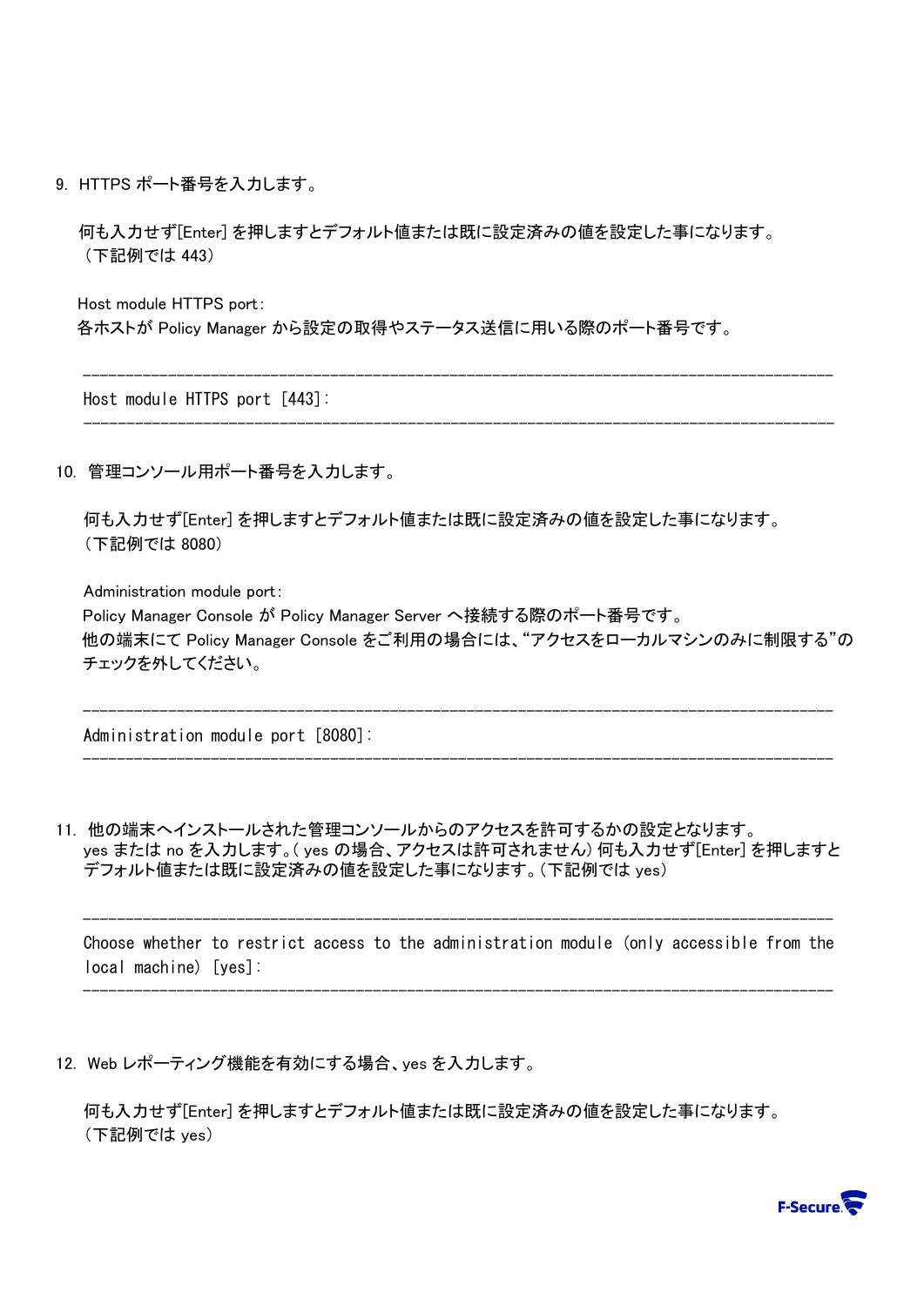Enable Web Reporting [yes]:

13. Web レポーティング機能を有効にされた場合、Web レポーティング用のポート番号を入力します。

何も入力せず[Enter] を押しますとデフォルト値または既に設定済みの値を設定した事になります。 (下記例では 8081)

----------------------------------------------------------------------------------------

----------------------------------------------------------------------------------------

----------------------------------------------------------------------------------------

----------------------------------------------------------------------------------------

Web Reporting port [8081]:

14. Policy Manager Console から Policy Manager Server へ接続する際のパスワードをお決め頂き入力します。

----------------------------------------------------------------------------------------

----------------------------------------------------------------------------------------

----------------------------------------------------------------------------------------

----------------------------------------------------------------------------------------

Creating administrator account.

Enter password:

15. パスワード確認の為、再度パスワードを入力します。

Confirm password:

16. 以下の表示となりましたら設定完了です。

---------------------------------------------------------------------------------------- Starting fspms (via systemctl):  $[OK]$ Configuration is complete. You can manage the F-Secure Policy Manager Server manually by typing '/etc/init.d/fspms {start|stop|restart|status}'. Thank you for using F-Secure product.

----------------------------------------------------------------------------------------

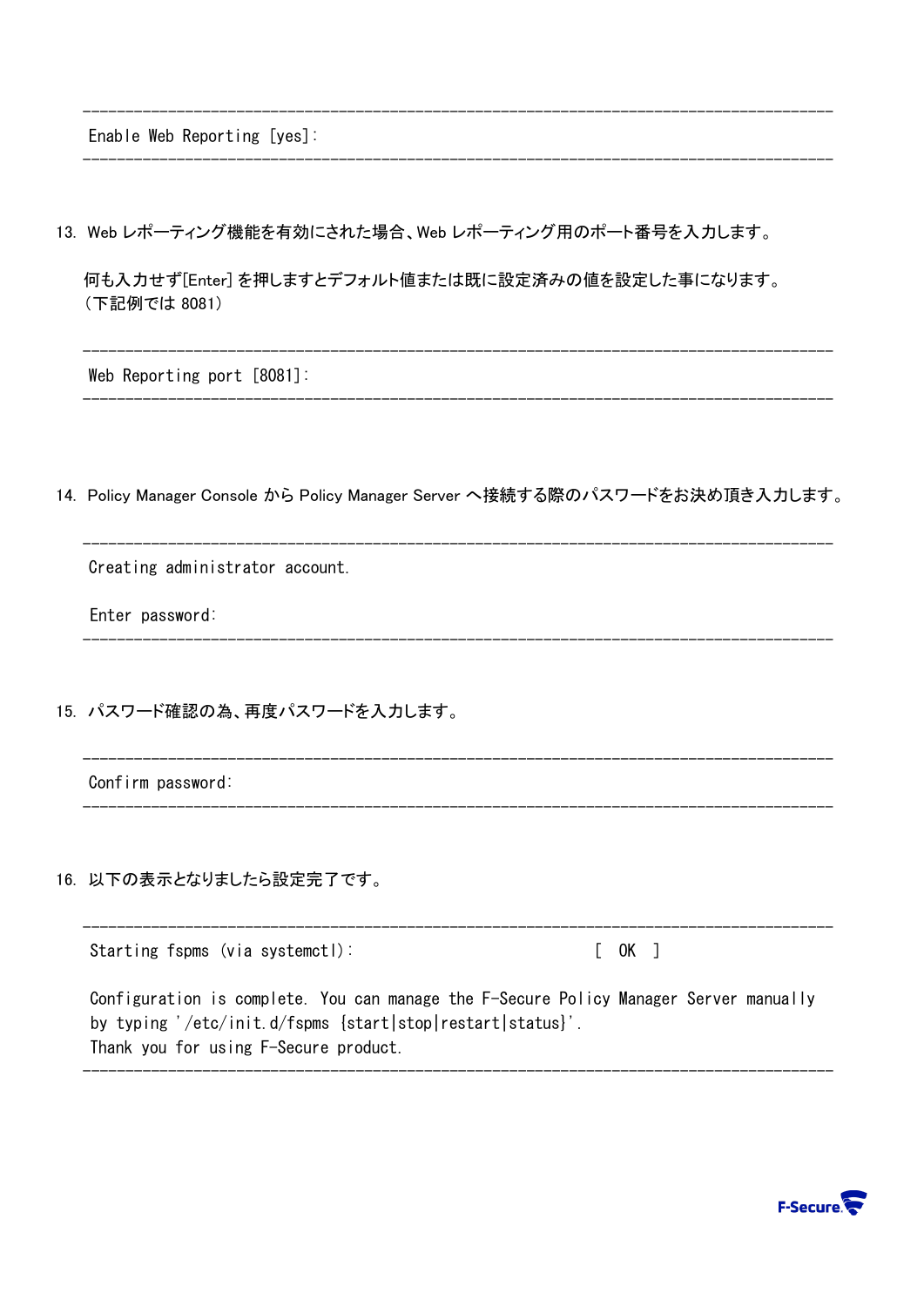17. ダウンロード頂いた Policy Manager Console インストーラを以下のコマンドにて実行します。

| ディストリビューション             | コマンド                                       |
|-------------------------|--------------------------------------------|
| Ubuntu/Debian $\sim -z$ | dpkg -i fspmc_<バージョン番号> <ビルド番号> amd64.deb  |
| RPM ベース                 | rpm -i fspmc-〈バージョン番号〉〈ビルド番号〉-1.x86 64.rpm |

例:# rpm -i fspmc-15.00.93238-1.x86\_64.rpm

## 18. 以下の表示となりましたらインストール完了です。

```
 *********************************************************************************
* F-Secure Policy Manager Console 15.00.93238 has been successfully installed. 
* 
* A new user group 'fspmc' was created. You should add users, who will use 
* the console, to this group. 
* 
* There is README file in /opt/f-secure/fspmc/ directory. The README contains 
* late-breaking news, usage tips and additional information. Please read the
* Licence Agreement included in the README file. You must accept the agreement 
* to use F-Secure Policy Manager Console. 
* 
* Then, run /opt/f-secure/fspmc/fspmc to launch the program. 
*********************************************************************************
```
- 19. 以下のコマンドを実行頂くかアプリケーション>F-Secure>F-Secure ポリシーマネージャコンソールから ログイン画面が開きます。
	- # /opt/f-secure/fspmc/fspmc

| 竈 アプリケーション | 場所                       |  |
|------------|--------------------------|--|
|            |                          |  |
| お気に入り      | F-Secure ポリシー マネージ…<br>ς |  |
| F-Secure   | F-Secure ポリシー マネージ…      |  |
| アクセサリ      |                          |  |
| インターネット    |                          |  |
| オフィス       |                          |  |

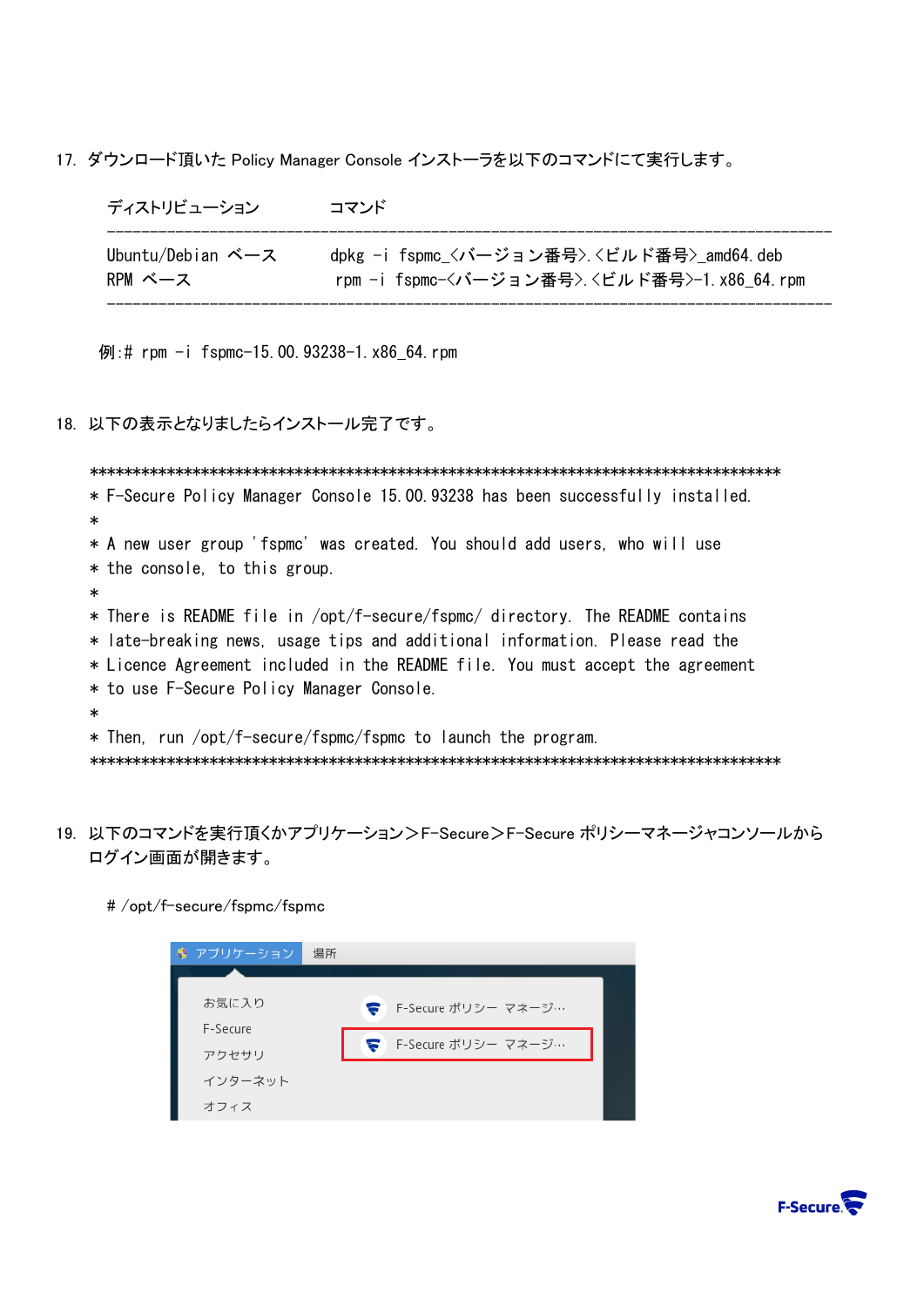20. Policy Manager へのログインについてご説明します。

 F-Secure ポリシーマネージャコンソールを起動いたしますとログイン画面が表示されます。 ユーザ名(デフォルト: admin)・パスワード(インストール時に入力頂いた値)を入力しログインしてください。

|        | ポリシー マネージャ コンソールへのログイン |              |        |
|--------|------------------------|--------------|--------|
|        | ポリシー マネージャ コンソールへのログイン |              |        |
| 接続:    | https://localhost:8080 | $\checkmark$ | オブションマ |
| ユーザ名:  |                        |              |        |
| パスワード: |                        |              |        |
|        |                        | 百万イン         | キャンセル  |
|        |                        |              |        |

ログイン後、以下の証明書に関する確認メッセージが表示されますので[次へ]押してください。

| 信頼できない ボリシー マネージャの証明証を使用しています                                                                                                                                      |
|--------------------------------------------------------------------------------------------------------------------------------------------------------------------|
| https://localhost:8080 の証明書は信頼済みの認証局により署名されていません。証明書の SHA-256: 91:<br>B4:0C:04:29:D9:58:6C:46:2E:1F:B0:4F:13:79:BD:B9:EA:4C:18:0F:37:33:76:EC:F8:D8:D5:7C:CA:DE:2F |
| ここをクリックすると Web ブラウザが開き、証明書の詳細を確認できます。                                                                                                                              |
| この証明書を信頼済みの証明書に追加し、ポリシー マネージャを開く場合、次へ進んでください。                                                                                                                      |

 既にライセンスをお持ちの場合には顧客 ID を入力頂き[次へ]押してください。 評価版としてご利用になられる場合には、"登録する前に製品を評価する"を選択頂き[次へ]押してください。

| F-Secure ポリシー マネージャを登録する                                           |                                                   |
|--------------------------------------------------------------------|---------------------------------------------------|
| F-Secure ポリシー マネージャ サーバを登録するために ライセンス証明書に記載<br>されている砸容 Dを入力してください。 | F-Secure.<br><b>F-SECURES LICENSE CERTIFICATE</b> |
| 製品を30日間使用できます。評価期間が切れたら、製品を使用し続けるために登<br>緑が必要となります。<br>詳細          |                                                   |
| ● 顧客 IDで登録する:                                                      |                                                   |
| ◯ 登録する前に製品を評価する                                                    |                                                   |

評価版の場合、30 日間機能制限なくご利用頂けます。

 評価版でご利用の場合、ログイン時に毎回この画面が表示されます。製品版に切り替えられる場合には、 顧客 ID を入力頂き[次へ]押してください。